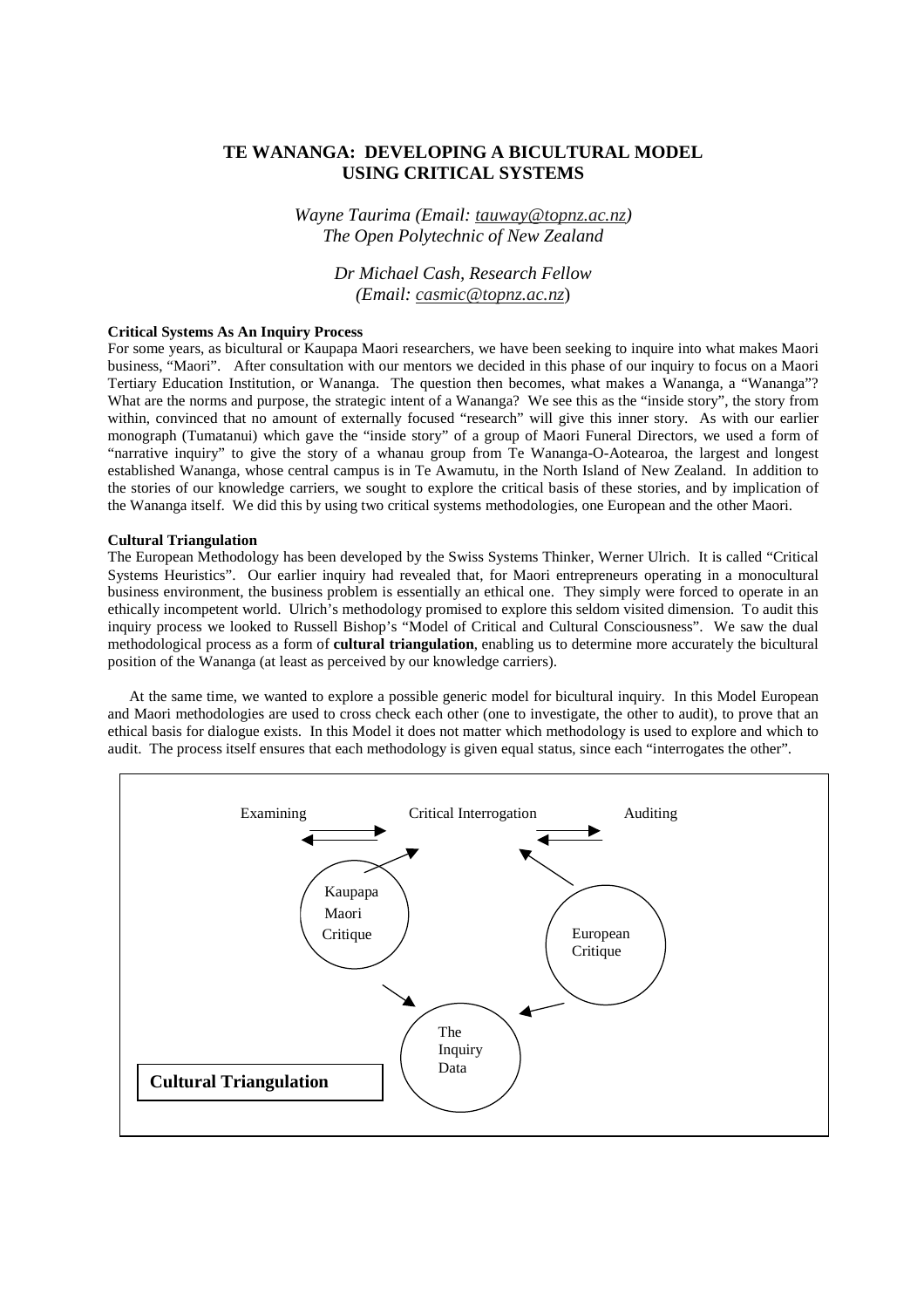### **Systems Thinking: Bridging The Transcultural Gap**

The use of the two methodologies echoes the "eyeball to eyeball" or "*hongi*" model we used to explain the purpose of our bicultural inquiry process: to move from "talking **past** each other" to "talking **to** each other". (Taurima & Cash, 1999b). In using hongi (pressing noses) as a form of greeting Maori *tikanga* (custom) suggests that a direct interchange is about to take place. This metaphor challenges the way research has traditionally been done: in an exclusively European way. Forcing research to be done in a non-Maori way by imposing norms drawn from another world view or research paradigm reflects the phenomenon of trans-cultural miscommunication, recognized by bicultural researchers Joan Metge and Patricia Kinloch in a famous text as "Talking Past Each Other". (Metge & Kinloch. 1984). In recognizing Maori knowledge (Matauranga) as a "system of systems", we glimpsed the possibility that systems thinking might be used to bridge that gap.



# **Eyeball to Eyeball Model**

The proposition (presented graphically in our "eyeball to eyeball" or hongi model) of this paper is that systems thinking can play a critical role in linking the two world-views, so that they talk **to** each other, rather than **past** each other. The purpose of this research is clear: To reconcile peoples and so ensure bicultural sustainability.

### **Critical Systems Heuristics: Opening up a "Dialogue of Witnesses"**

One systems thinker whose work promotes closing the cultural gap is Swiss critical thinker Werner Ulrich. Ulrich's *Critical Systems Heuristics* facilitates an exploration of the underlying purpose and intent of an organisation or business (a Wananga). The term "heuristic" implies a "discovery" or "finding out" approach (Greek*: heurich-ein,* to find). The classical sense of "critical" is to see if this case differs from an accepted norm. However, Ulrich users "critical" in the modern sense of questioning or reflecting on those norms. Critical reflection is the process by which we determine the norms that guide us in our thinking and action. To be critical is to be aware of the (cultural) assumptions that underlie our norms. One cannot therefore be critical and dominating. One reason for using this Methodology is that it is a European methodology which is fully critical – non-dominating, non-colonialist. It is not the use of European models, we suggest, that is inappropriate in a bicultural inquiry process. Rather it is the use of exclusive, single perspective, one dimensional models that must be avoided because they are unaware of the cultural assumptions on which they are based (are uncritical). Our aim was to break through the boundaries of such models using Ulrich's approach and so open up what he calls a "dialogue of witnesses."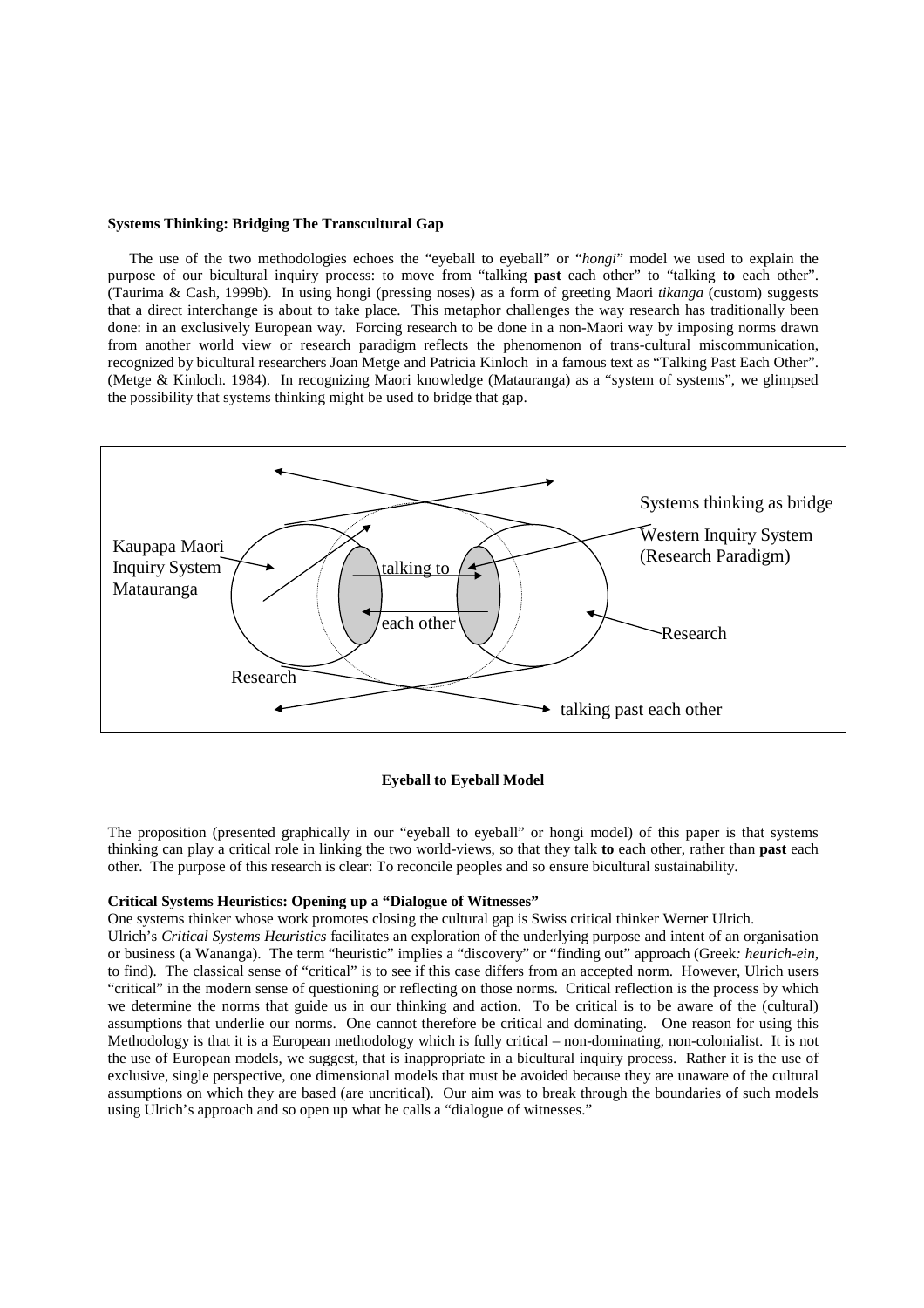#### **Boundary Judgements as Excluding Mechanisms**

The term "dialogue of witnesses" is used by Ulrich to describe interactions between the system's owners and designers (the involved) and those who have been left out of the picture but who are forced to live out the consequences of that design (the affected). The "affected" means principally the **affected but not involved**. Although it is clear that the experts (those defined as **inside** and **involved** in the design of the system or process) can also be affected, they are so in a different way. They are affected by a system in the design of which they have had and have a say. They are morally and ethically committed to this system through this involvement. Whatever minor quarrels they may have with it, it is in important ways **their system**. In designing a social system (such as a tertiary educational system or institution) some judgement must be made about what is "**in**" and what is "**out**" (the environment). These **boundary judgements** define what the system is about and who are the "players". They decide the **normative** content that governs every aspect of that system. The total system is governed by the norms of the involved alone. The norms of the affected play no part in this system. "They do not contribute resources or expertise, nor do their purposes motivate the planning effort." (Ulrich, 1994, p266). In every practical sense they are out in the cold. The aim of this inquiry, therefore, is to bring them "out of the cold". The inquiry's tone is, therefore, "emancipatory". It aims **to involve the affected through dialogue**.

# **Emancipation: Why Self-Determination is Important**

How do judgements about boundaries, "what's in", "what's out", contribute to our understanding of the problems of Maori entrepreneurs in the real world business environment?



**The Two Basic Kinds of Boundary Judgements**

Boundary I, (outside circles) defines the total system as against the environment. The affected are within the total system but not within the ownership – designership – expertship circle (involved). They are quite simply the ones who must live in a system in which they have no share in shaping, owning or contributing usefully to. They are the ones who miss out. Boundary II recognises the important distinction which creates **the boundary** that the affected will always meet. Our assumption is that it is the boundary recognised in the sub-title of our research project, "Overcoming Boundaries". Boundary II (inside curve) represents graphically the boundary that **outsiders** (e.g. Maori entrepreneurs) must go "over", "around", "behind" or "through", in order to play an active part **on their own terms** (i.e. as involved) in their own industry. Witnesses, while seemingly passive on their role, are nevertheless important actors in the total system. By accepting the over-all design of the system, they provide **legitimation** for the involved, otherwise the whole system would contain only the involved. The experts (involved) need witnesses to claim legitimate power. An important corollary follows. The witnesses need to become involved in a process of "emancipatory self-reflection" (Ulrich, 1994, p257) to free themselves from this power. This action has been described by Maori social planners as *tino rangatiratanga* (self-determination).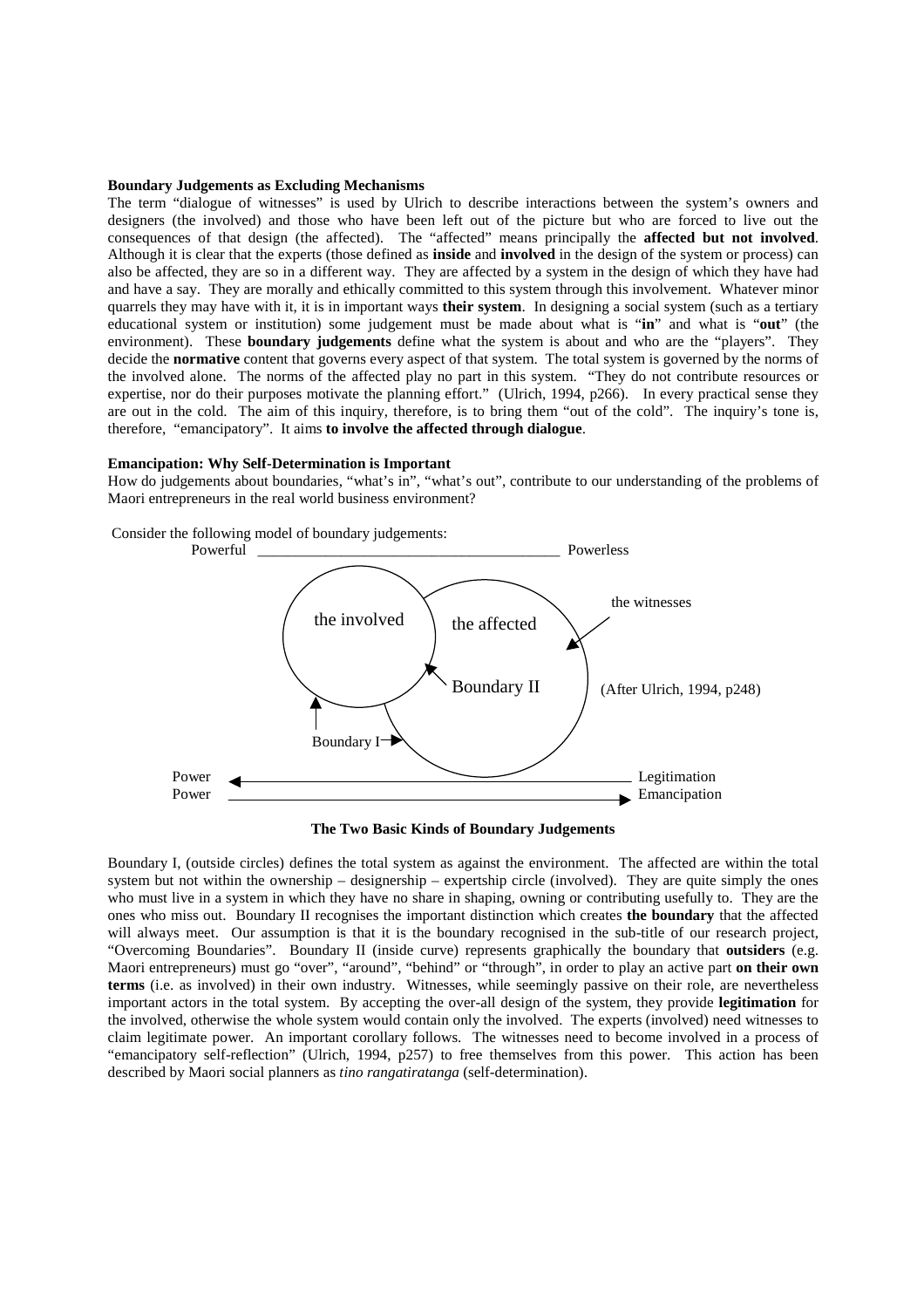# **Some Findings From This Inquiry**

It is only possible here to give a brief outline of the application of Ulrich's model to the Wananga participants. A full publication giving the stories of the knowledge carriers is planned for the coming year. Here are some highlights, given in the view of the knowledge carriers (lecturers, tutors, students of the Wananga).

- The Wananga is for 100% of people, people of all cultures (as against "the top 5%" for mainstream institutions). Therefore unemployed and those who have "fallen through the cracks" have special pride of place.
- The philosophy is to assist the personal development of all, accepting that all learning is "from within", and that "unconditional love" is the key (as against the common "jug and glass" concept of learning).
- That the Wananga is based on the "inverted pyramid" principle with the students at the top (as against hierarchical institutions).
- Curriculum is set aside until the student is ready (as against the strictly curriculum focus of mainstream tertiary institutions).
- All are involved in support of everybody through *awhi* (embrace) and *tautoko* (support) as against the process of "weeding out" weaker students.
- Based on a spiritual understanding of a universe (*wairua*) in which the Maori role is "to weave a web of understanding throughout the world (especially indigenous peoples)".

In addition, there was a startling finding from within the research methodology itself. Ulrich's methodology asks twelve questions built around four key questions: Why do it? Who does it? Who plans it? and Who is left out of it? Each question is asked twice; once in the "is" mode (how things currently are), and once in the "ought" mode (how you think they should be). The purpose of this is to open up the critical ethical differences i.e. to map the ethical shortcomings of the system. A startling finding, in this case, was that the knowledge carriers reversed the is/ought logic. They saw the mainstream institutions (Universities, Polytechnics, Private Training Establishments) as embodying the "is" dimension – they represented for them the current reality of provision of adult tertiary education in their country. Their own institution (the Wananga) they saw as embodying the "ought" mode i.e. as a truly *ethical* model or system. For them emancipation and cultural reconciliation could emanate only from a culturally-aware process of learning.

Finally, when we applied the "cultural triangulation" principle, using Bishop's Model of Critical and Cultural Consciousness, we found a close match between Bishop's criteria (which are based on the principles of the Treaty of Waitangi) and those we used for our Research Protocol. We found that Bishop's questions had already been incorporated into the principles of our own draft Protocol. The draft Protocol used in our research process is based on six critical principles, each of which links with Bishop's six critical concerns:

- 1. The knowledge carriers are the principal researchers (representation)
- 2. They control the knowledge (power/imposition)
- 3. Their stories are valid (representation)
- 4. The research is for their benefit and for the Maori community (benefits)
- 5. Maori mentors guarantee cultural safety for the knowledge carriers and the research facilitators (legitimation)
- 6. The research facilitators are accountable to the mentors who also formally initiate the project (accountability/initiation).

The Protocol, as a living practice rather than only as a document, ensures that the major questions raised in Bishop's model are answered in ways that protect the knowledge carriers, ensure that the inquiry benefits the community, and support Maori language and cultural aspirations. Publication ensures that the inquiry process, no less than the knowledge gathered in the process, is "open", "public" "without disguise" (the meaning of "*Tumatanui*"). It is open for all to make their own judgements.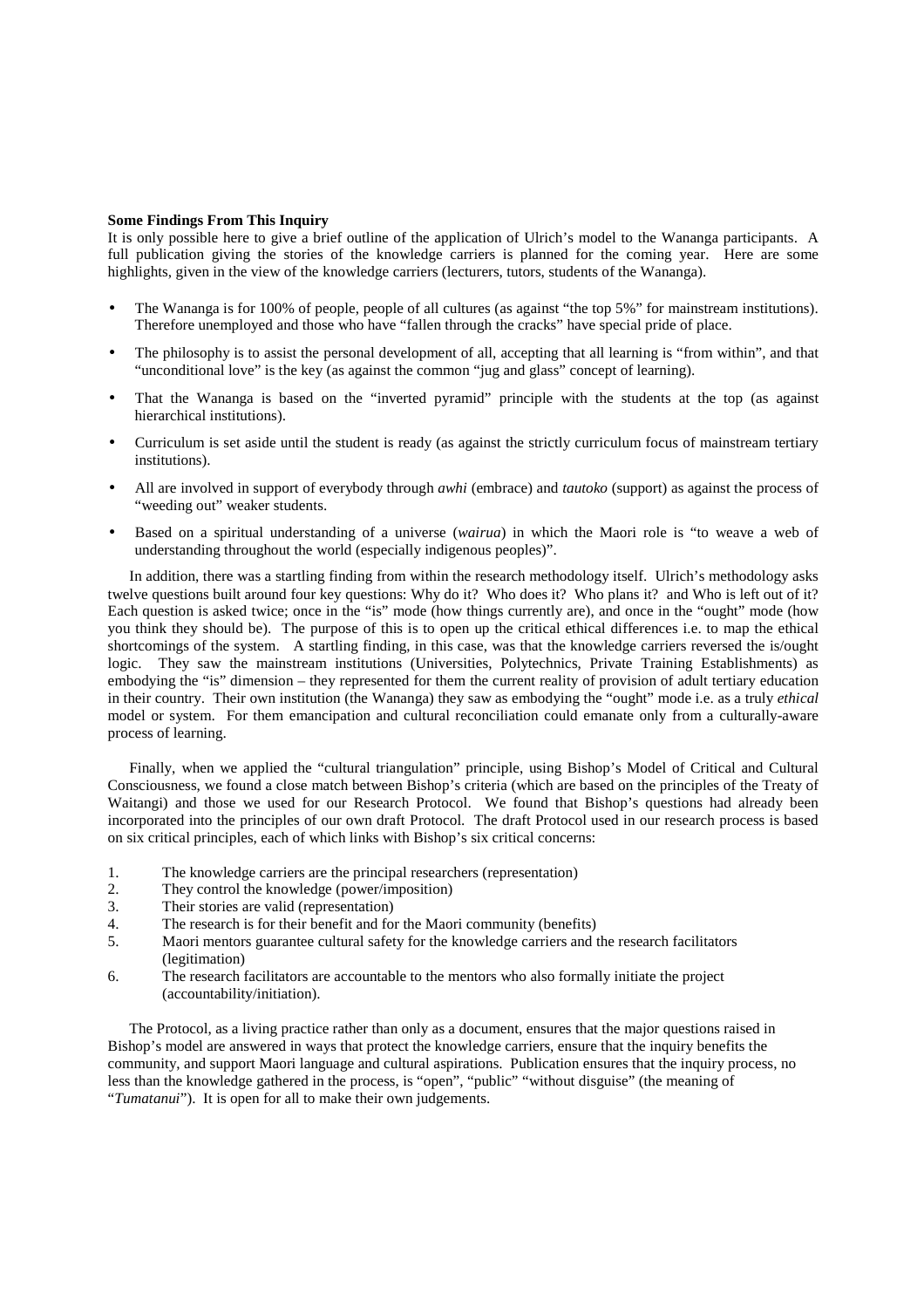# **What We Think We Learnt: Beyond "Conclusions"**

For us, it is important to acknowledge that, for a systemic inquiry that relates to Maori forms of knowing (*Maturanga*), simple conclusions and recommendations (such as form the critical part of linear forms of inquiry) are no longer relevant. The stories of the knowledge carriers stand on their own reality. We can enter into this reality only by entering into a process of dialogue with these researchers. For our part, however, it is important to acknowledge what we (as research facilitators) think we learnt from the inquiry. Some learnings relate to the inquiry process itself; others to specific understandings relevant to the industries themselves (funeral directors and adult educators). In both cases the learnings concern how to reconcile peoples by sustaining cultures in a "culturally together" model.

Firstly, we learnt that the reconciling understandings must start from within the world-view of the "affected by not involved" i.e. the non-dominant culture or "world-view". The assumption on which this rests is that this worldview is not merely different. The other world-view (Maori) is, above all, rich, comprehensive and, on its terms, equally compelling. It does not need to be "propped up" from without nor does it need to follow the accepted protocols, criteria or formulations of other world-views. It is not surprising, therefore, that we found a bicultural protocol was essential for our inquiry. To attempt to understand the "other reality", the involved must move towards the affected. They must surrender some power and be prepared to enter into a partnership, or what Russell Simpson calls a family (*whanau*) or "*whanau* of interest", on which common ground can be established. Both the Maori funeral directors and the Maori adult educators had to break boundaries to survive and thrive in the monocultural world. Our message is: let the involved take clear steps towards power sharing so that a partnership of interest can be forged. Only then can reconciliation be a positive force for all worlds – including the business world.

Secondly, it seems to us that the Wananga presented itself as a reconciling model for all cultures. Far from being a "separate" institution it saw itself as an inclusive emancipating cultural institution not despite of, but because of, its acknowledgement of Maori *tikanga* (custom). This claim constitutes a challenge to the way wananga are currently viewed – as separate culturally exclusive organizations.

Thirdly, the Wananga challenged Western concepts of education through such practices as unconditional love (*aroha*) and "learning from within". This challenge implies a critical approach to the western models of learning. Only a culture that is critically aware (prepared to acknowledge its own cultural basis) can move from the isolating position that power always holds. In doing so, it will draw closer to the partnership potential of a genuine "whanau of interest". Redrawing the boundaries that separate peoples, we have learnt, involves preparedness to interrogate each other (through cultural triangulation) and a readiness to enter into a "reconciling dialogue" on equal footing. Only then can we be truly said to be in the worlds of one of our knowledge-carriers, "culturally together". Finally, it is our contention that cultural togetherness is the key to the problem of sustainability.

First the reconciling of peoples, next the guardianship of the resources. In the words of the Maori proverb:

**Uia mai koe ki ahau He aha te mea nui o te ao? Maku e kii atu He tangata, he tangata, he tangata** You ask of me What is the most important thing in this world? My reply must be It is people, it is people, it is people.